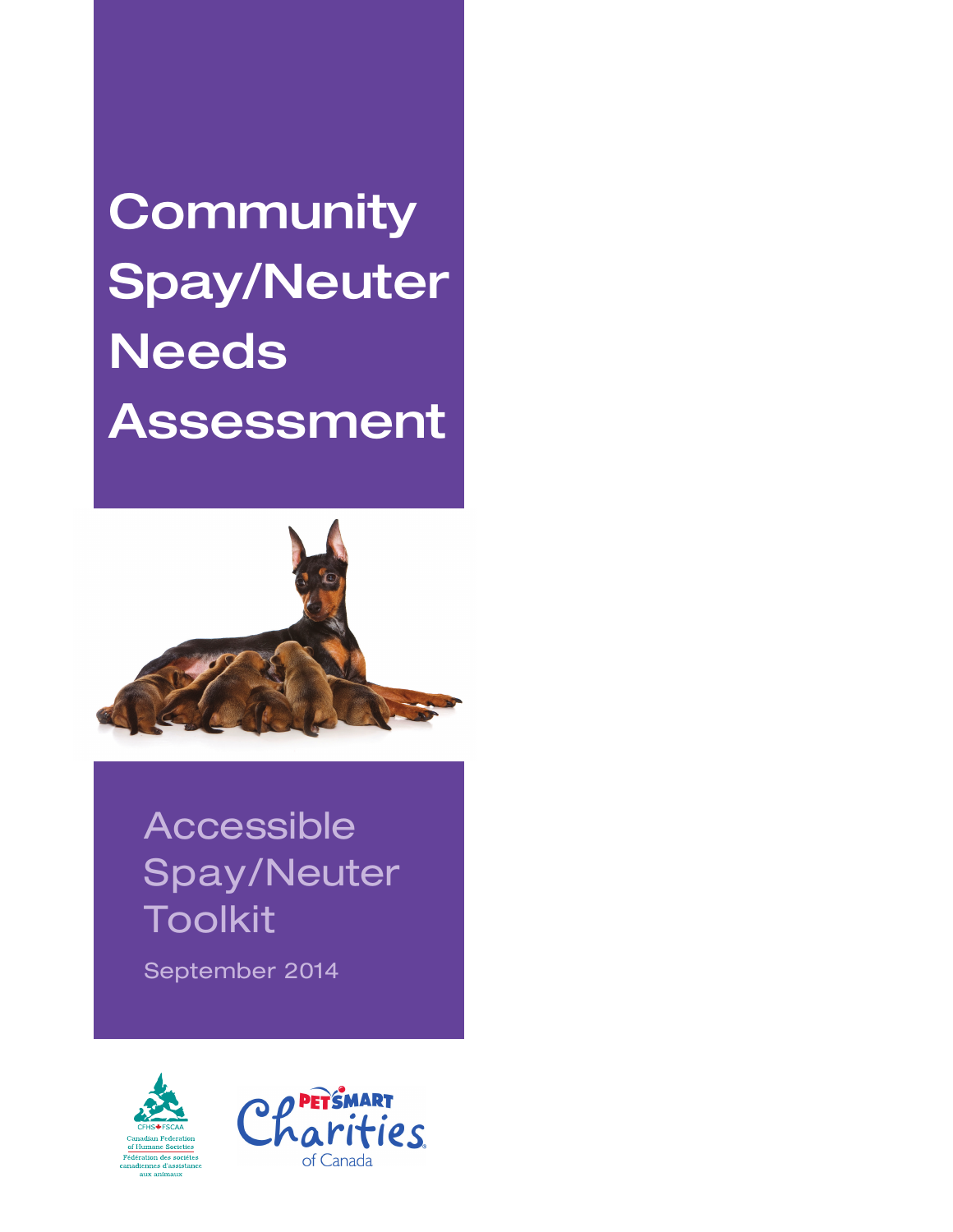# **Community Spay/Neuter Needs Assessment: Tips and Recommendations**

Before undertaking to set up any accessible spay/neuter services in your area, assess your community to identify the population, the demographics of animal shelter intake and outcomes, existing resources, including spay/neuter services, potential partners with whom to collaborate, and the overall climate of support.

Taking the time to conduct an assessment will allow you to create a strategy and thereby focus your effort, time, and resources to set up an initiative that will have the best likelihood of success in improving spay/neuter rates and reducing overpopulation in your area.

The process of conducting a community assessment can facilitate working collaboratively, strengthening relationships with other organizations that share a common goal, in order to meet the needs of the entire community and develop a program all partners are comfortable with.

A number of excellent tools and guidance documents exist for conducting an assessment of the spay/neuter solutions your community needs, including:

www.animalsheltering.org/how-we-help/work-for-change/pets-for-life/pets-for-life-toolkit.html

www.humanealliance.org/images/elearning/admin/Community\_Assessment\_How-To.pdf

www.foundanimals.org/docs/pdfs/bf-nmhp-spay-and-neuter-one-size-does-not-fit-all.pdf

www.aspcapro.org/webinar/2011-11-02-000000/truly-targeted-spayneuter

The tips and recommendations presented here have been compiled from the above guidance, along with the advice of others who have successfully implemented accessible spay/neuter options in their communities. The "Community Assessment Spreadsheet" will help you get started in organizing the information you collect.

[Community Assessment spreadsheet](http://cfhs.ca/athome/accessible_spay_and_neuter/)

#### **1. Get to know your community**

▶ Compile a directory of community resources.

- Identify all resources, including shelters, animal control services, spay/neuter clinics, veterinary practices, social welfare organizations, community groups, faith groups, schools, daycare providers, community police, recreation services, pet supply retailers, pet service providers, and other companion animal related businesses.
- Identify community leaders.
- Compile a directory of collaborative contacts, documenting their contact information, mission statements, and your specific relationship.
- When collecting information about community resources, don't limit yourself to aspects related only to spay/neuter, but include broader information that could be relevant for future initiatives.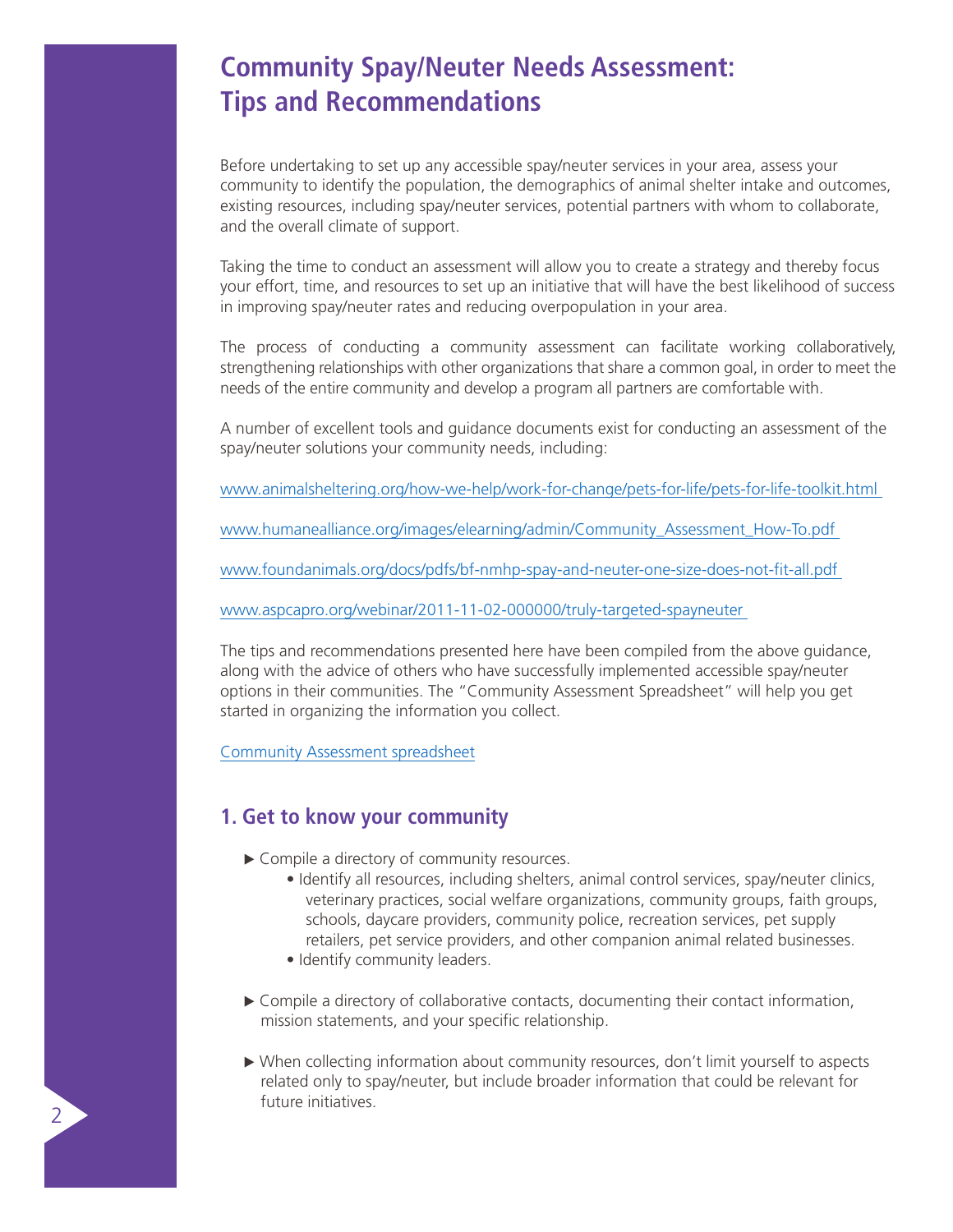Compile a directory of media contacts, including television, radio, internet, and print media outlets – include their contact information, as well as the format, target audience, and impact of the media.

#### **2. Build relationships**

- $\blacktriangleright$  Engage in conversations with potential partners and consider how they could contribute, for instance in promoting the initiative, in organizing transportation, or in providing animals for surgery (e.g. from a shelter or feral colony).
- Work with the veterinary community. You will want to promote ongoing veterinary care for the welfare of animals and to build relationships with community veterinarians.
- ▶ Cultivate media and community leaders.
- $\triangleright$  Engage as much of the community veterinarians, shelters, rescues, TNRs, local government and interested citizens – as possible to discuss the situation and develop solutions.
- $\blacktriangleright$  Identify regulations and policies that apply locally, including for the veterinary community, and discuss how they can be met.

## **3. Understand how the companion animal issues present themselves in different parts of your community**

- Determine the main sources of homeless animals and the challenges specific to the community.
	- Working with your community's animal control services and shelters, examine the information collected for animals admitted to shelters such as their species, age, source of intake, spay/neuter status, accurate location where the animal lived or was found.
	- Identify the geographic areas where animal control services are frequently dispatched and which are the source of high proportion of animals taken in to shelter.
	- For initiatives such as Trap-Neuter-Return, identify the locations where cats were trapped. It is important that the information be accurate to identify the geographic areas the animals actually inhabit; information about the address of the trapper or the organization is not relevant.
	- Organize the locations you've identified above by postal code; you may even wish to map them out.
	- If you have the resources and are already collecting relevant, accurate data on intake of animals to shelters, you may be ready for more thorough mapping, using Geographic Information Systems (GIS). ASPCA's X Maps Spot GIS program can help get you started with GIS mapping www.aspcapro.org/gis

 $\blacktriangleright$  Identify any spay/neuter services that exist by geographic area.

- What model of accessible spay/neuter services are offered and what volume of surgeries on an annual or monthly basis is handled. What are the limitations of the programs (e.g. not enough surgery capacity or underuse of existing offerings).
- Determine what private veterinary spay/neuter services exist. Identify the average